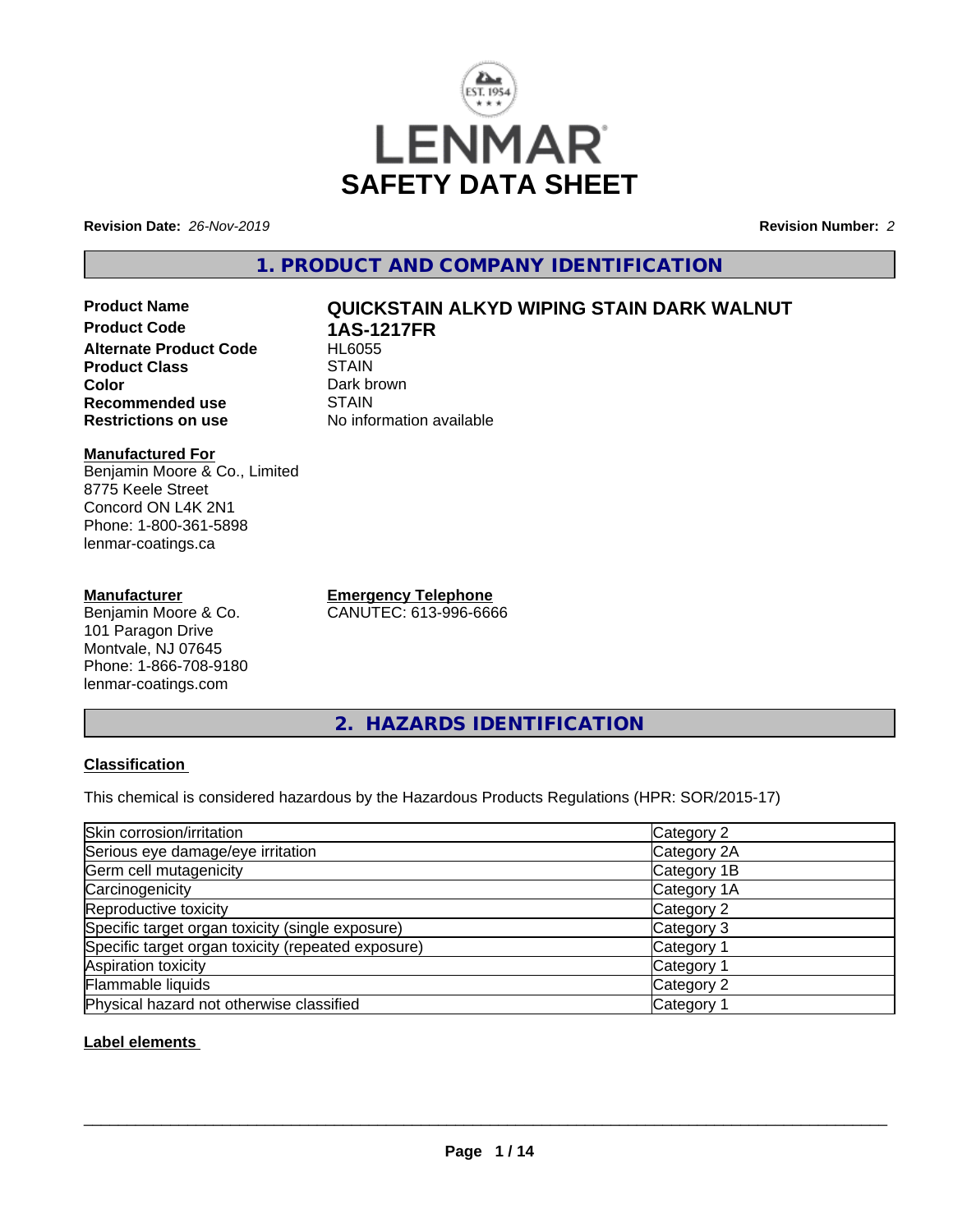## **Danger**

## **Hazard statements**

Causes skin irritation Causes serious eye irritation May cause genetic defects May cause cancer Suspected of damaging fertility or the unborn child May cause drowsiness or dizziness Causes damage to organs through prolonged or repeated exposure May be fatal if swallowed and enters airways Highly flammable liquid and vapor Risk of spontaneous combustion



**Appearance** liquid **Odor** solvent

**Precautionary Statements - Prevention**

Obtain special instructions before use Do not handle until all safety precautions have been read and understood Use personal protective equipment as required Wash face, hands and any exposed skin thoroughly after handling Wear eye/face protection Do not breathe dust/fume/gas/mist/vapors/spray Do not eat, drink or smoke when using this product Use only outdoors or in a well-ventilated area Keep away from heat, hot surfaces, sparks, open flames and other ignition sources. No smoking Keep container tightly closed Ground/bond container and receiving equipment Use explosion-proof electrical/ventilating/lighting/equipment Use only non-sparking tools Take precautionary measures against static discharge Keep cool Immediately after use, place rags, steel wool or waste used with this product in a sealed water-filled metal container or lay flat to dry. **Precautionary Statements - Response**

IF exposed or concerned: Get medical advice/attention

**Eyes**

IF IN EYES: Rinse cautiously with water for several minutes. Remove contact lenses, if present and easy to do. Continue rinsing

If eye irritation persists: Get medical advice/attention

**Skin**

If skin irritation occurs: Get medical advice/attention

IF ON SKIN (or hair): Remove/Take off immediately all contaminated clothing. Rinse skin with water/shower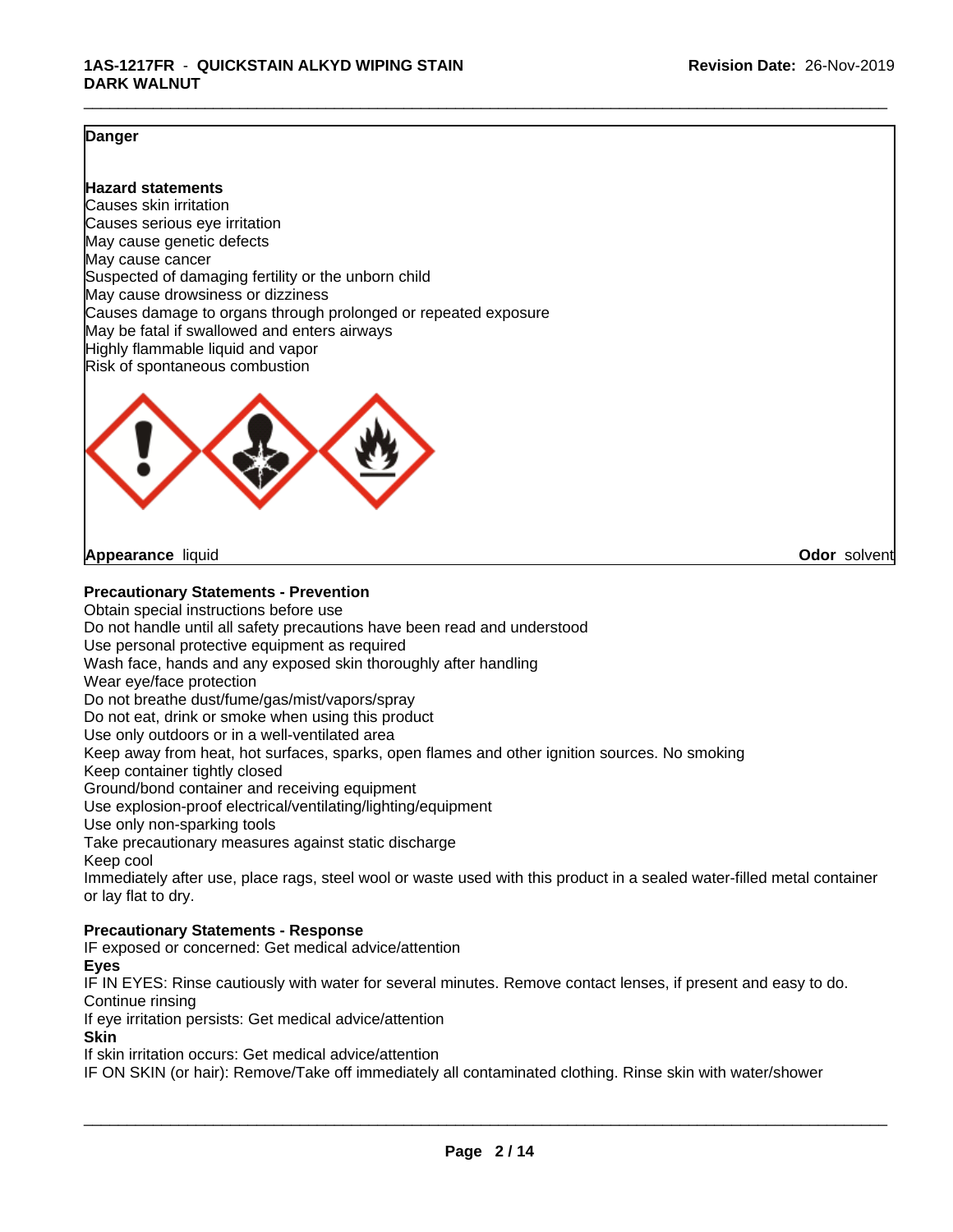Wash contaminated clothing before reuse

## **Inhalation**

IF INHALED: Remove victim to fresh air and keep at rest in a position comfortable for breathing **Ingestion** IF SWALLOWED: Immediately call a POISON CENTER or doctor/physician

Do NOT induce vomiting

#### **Fire**

In case of fire: Use CO2, dry chemical, or foam for extinction

## **Precautionary Statements - Storage**

Store locked up Store in a well-ventilated place. Keep container tightly closed

#### **Precautionary Statements - Disposal**

Dispose of contents/container to an approved waste disposal plant Materials such as rags used with this product may begin to burn by themselves. After use, put rags in water or lay flat to dry, then discard.

\_\_\_\_\_\_\_\_\_\_\_\_\_\_\_\_\_\_\_\_\_\_\_\_\_\_\_\_\_\_\_\_\_\_\_\_\_\_\_\_\_\_\_\_\_\_\_\_\_\_\_\_\_\_\_\_\_\_\_\_\_\_\_\_\_\_\_\_\_\_\_\_\_\_\_\_\_\_\_\_\_\_\_\_\_\_\_\_\_\_\_\_\_

#### **Other information**

No information available

| <b>Chemical name</b>                           | CAS No.        | Weight-%      | <b>Hazardous Material</b>             | Date HMIRA filed and<br>Information Review Act date exemption granted |
|------------------------------------------------|----------------|---------------|---------------------------------------|-----------------------------------------------------------------------|
|                                                |                |               | registry number<br>(HMIRA registry #) | (if applicable)                                                       |
| Hydrotreated light naphtha                     | 64742-49-0     | $7 - 13%$     |                                       | ۰                                                                     |
| Solvent naphtha (petroleum),<br>heavy aromatic | 64742-94-5     | $5 - 10%$     |                                       |                                                                       |
| Distillates, petroleum,<br>hydrotreated light  | 64742-47-8     | $5 - 10%$     |                                       |                                                                       |
| Acetone                                        | 67-64-1        | $3 - 7%$      | $\blacksquare$                        | ٠                                                                     |
| Solvent naphtha, petroleum,<br>light aromatic  | 64742-95-6     | $3 - 7%$      |                                       |                                                                       |
| n-Butyl acetate                                | 123-86-4       | $3 - 7%$      | $\blacksquare$                        | $\blacksquare$                                                        |
| 2-Butoxyethanol                                | 111-76-2       | $1 - 5%$      |                                       |                                                                       |
| VM&P naphtha                                   | 64742-89-8     | $1 - 5%$      |                                       | ٠                                                                     |
| 1,2,4-Trimethylbenzene                         | 95-63-6        | $1 - 5%$      |                                       |                                                                       |
| Stoddard solvent                               | 8052-41-3      | $1 - 5%$      |                                       | ۰                                                                     |
| Propylene glycol monomethyl<br>ether acetate   | 108-65-6       | $1 - 5%$      |                                       |                                                                       |
| Xylene                                         | 1330-20-7      | $1 - 5%$      |                                       | ۰                                                                     |
| Naphthalene                                    | $91 - 20 - 3$  | $0.5 - 1%$    |                                       |                                                                       |
| Ethanol                                        | 64-17-5        | $0.5 - 1%$    |                                       | ٠                                                                     |
| Carbon black                                   | 1333-86-4      | $0.5 - 1%$    |                                       |                                                                       |
| Ethyl benzene                                  | $100 - 41 - 4$ | $0.25 - 0.5%$ |                                       | $\blacksquare$                                                        |
| Octane                                         | 111-65-9       | $0.1 - 0.25%$ |                                       |                                                                       |
| Heptane                                        | 142-82-5       | $0.1 - 0.25%$ |                                       | $\blacksquare$                                                        |
| Cumene                                         | 98-82-8        | $0.1 - 0.25%$ |                                       |                                                                       |

# **3. COMPOSITION INFORMATION ON COMPONENTS**

**Confidential Business Information note**

\*The exact percentage (concentration) of composition has been withheld as a trade secret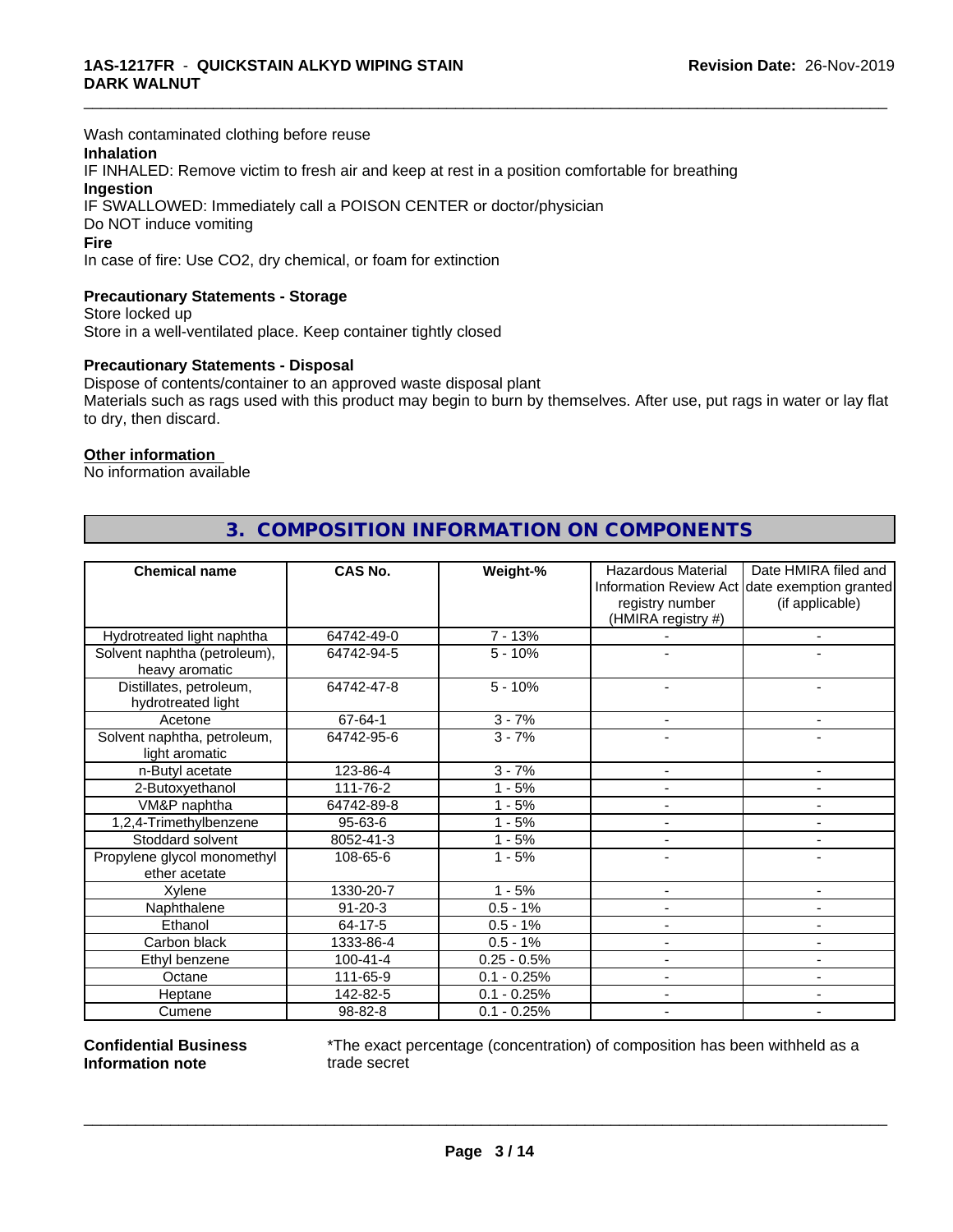|                                        | <b>4. FIRST AID MEASURES</b>                                                                                                                                                                                               |
|----------------------------------------|----------------------------------------------------------------------------------------------------------------------------------------------------------------------------------------------------------------------------|
| <b>General Advice</b>                  | If symptoms persist, call a physician. Show this safety data<br>sheet to the doctor in attendance.                                                                                                                         |
| <b>Eye Contact</b>                     | Immediately flush with plenty of water. After initial flushing,<br>remove any contact lenses and continue flushing for at<br>least 15 minutes. Keep eye wide open while rinsing. If<br>symptoms persist, call a physician. |
| <b>Skin Contact</b>                    | Wash off immediately with soap and plenty of water<br>removing all contaminated clothes and shoes. If skin<br>irritation persists, call a physician.                                                                       |
| <b>Inhalation</b>                      | Move to fresh air. If symptoms persist, call a physician.<br>If not breathing, give artificial respiration. Call a physician<br>immediately.                                                                               |
| Ingestion                              | Clean mouth with water and afterwards drink plenty of<br>water. Do not induce vomiting without medical advice.<br>Never give anything by mouth to an unconscious person.<br>Consult a physician.                           |
| <b>Protection Of First-Aiders</b>      | Use personal protective equipment.                                                                                                                                                                                         |
| <b>Most Important Symptoms/Effects</b> | No information available.                                                                                                                                                                                                  |
| <b>Notes To Physician</b>              | Treat symptomatically.                                                                                                                                                                                                     |
|                                        | 5. FIRE-FIGHTING MEASURES                                                                                                                                                                                                  |

| <b>Flammable Properties</b>                           | Vapors may travel considerable distance to a source of<br>ignition and flash back. Vapors may cause flash fire.                                                                                                                                                                                |
|-------------------------------------------------------|------------------------------------------------------------------------------------------------------------------------------------------------------------------------------------------------------------------------------------------------------------------------------------------------|
| <b>Suitable Extinguishing Media</b>                   | Foam, dry powder or water. Use extinguishing measures<br>that are appropriate to local circumstances and the<br>surrounding environment.                                                                                                                                                       |
| Protective equipment and precautions for firefighters | As in any fire, wear self-contained breathing apparatus<br>pressure-demand, MSHA/NIOSH (approved or equivalent)<br>and full protective gear.                                                                                                                                                   |
| <b>Hazardous combustion products</b>                  | Burning may result in carbon dioxide, carbon monoxide<br>and other combustion products of varying composition<br>which may be toxic and/or irritating.                                                                                                                                         |
| <b>Specific Hazards Arising From The Chemical</b>     | Flammable. Flash back possible over considerable<br>distance. Keep product and empty container away from<br>heat and sources of ignition. Closed containers may<br>rupture if exposed to fire or extreme heat. Thermal<br>decomposition can lead to release of irritating gases and<br>vapors. |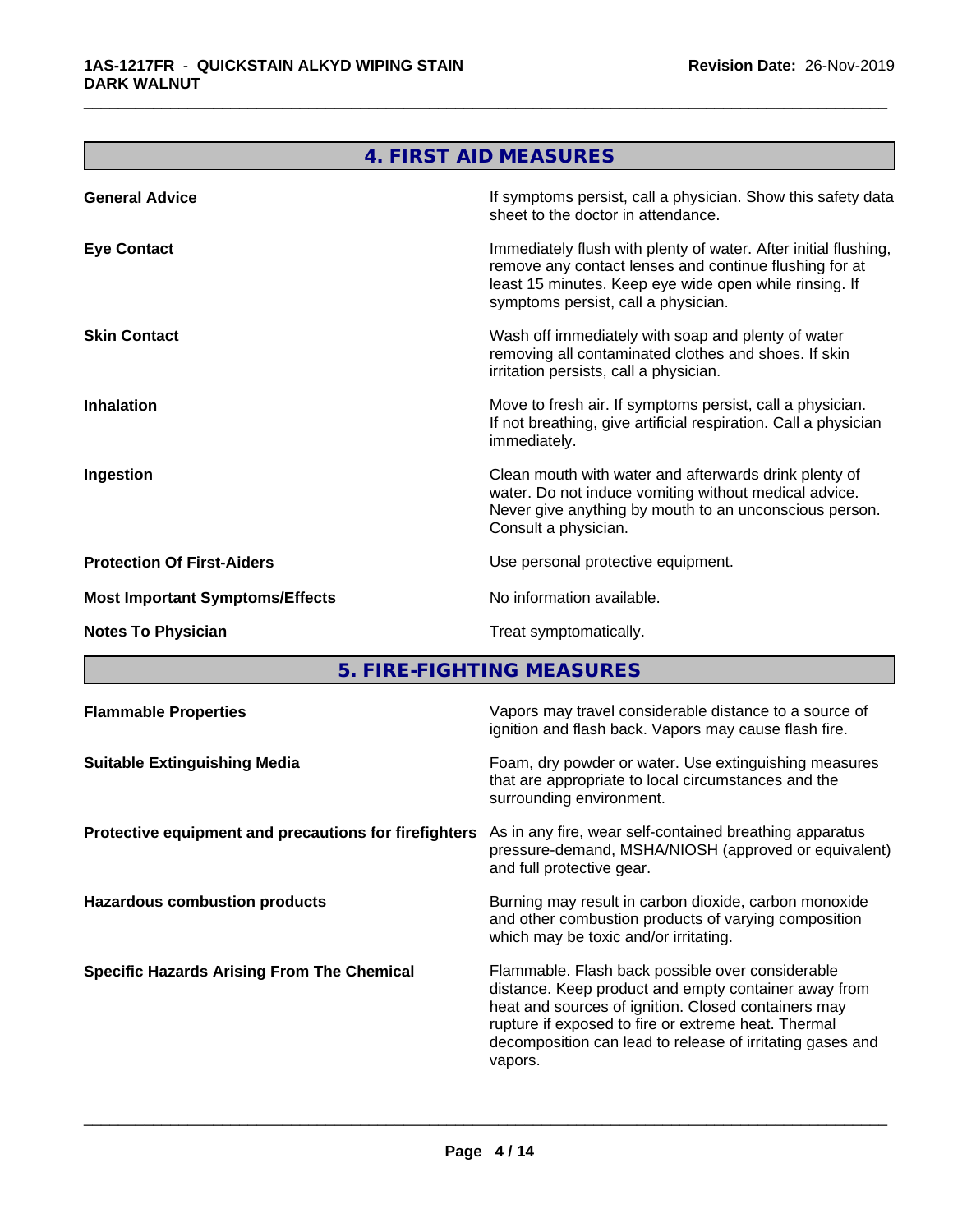| Sensitivity to mechanical impact                                                 |                        | No                             |                                |
|----------------------------------------------------------------------------------|------------------------|--------------------------------|--------------------------------|
| Sensitivity to static discharge                                                  |                        | Yes                            |                                |
| <b>Flash Point Data</b><br>Flash point (°F)<br>Flash Point (°C)<br><b>Method</b> |                        | 36<br>2<br><b>PMCC</b>         |                                |
| <b>Flammability Limits In Air</b>                                                |                        |                                |                                |
| Lower flammability limit:<br><b>Upper flammability limit:</b>                    |                        | Not available<br>Not available |                                |
| Health: 2<br><b>NFPA</b>                                                         | <b>Flammability: 3</b> | <b>Instability: 0</b>          | <b>Special: Not Applicable</b> |
| <b>NFPA Legend</b><br>0 - Not Hazardous<br>1 - Slightly                          |                        |                                |                                |

- 
- 2 Moderate
- 3 High
- 4 Severe

*The ratings assigned are only suggested ratings, the contractor/employer has ultimate responsibilities for NFPA ratings where this system is used.*

*Additional information regarding the NFPA rating system is available from the National Fire Protection Agency (NFPA) at www.nfpa.org.*

**6. ACCIDENTAL RELEASE MEASURES**

| <b>Personal Precautions</b>      | Remove all sources of ignition. Take precautions to<br>prevent flashback. Ground and bond all containers and<br>handling equipment. Take precautionary measures against<br>static discharges. Ensure adequate ventilation. Avoid<br>contact with skin, eyes and clothing. Use personal<br>protective equipment.  |
|----------------------------------|------------------------------------------------------------------------------------------------------------------------------------------------------------------------------------------------------------------------------------------------------------------------------------------------------------------|
| <b>Other Information</b>         | Prevent further leakage or spillage if safe to do so. Do not<br>allow material to contaminate ground water system.<br>Prevent product from entering drains. Do not flush into<br>surface water or sanitary sewer system. Local authorities<br>should be advised if significant spillages cannot be<br>contained. |
| <b>Environmental precautions</b> | See Section 12 for additional Ecological Information.                                                                                                                                                                                                                                                            |
| <b>Methods for Cleaning Up</b>   | Dam up. Soak up with inert absorbent material. Use a<br>non-sparking or explosion proof means to transfer material<br>to a sealed, appropriate container for disposal. Clean<br>contaminated surface thoroughly.                                                                                                 |

**7. HANDLING AND STORAGE**

Handling **Handling Handling Avoid contact with skin, eyes and clothing. Wear personal** protective equipment. Do not breathe vapors or spray mist.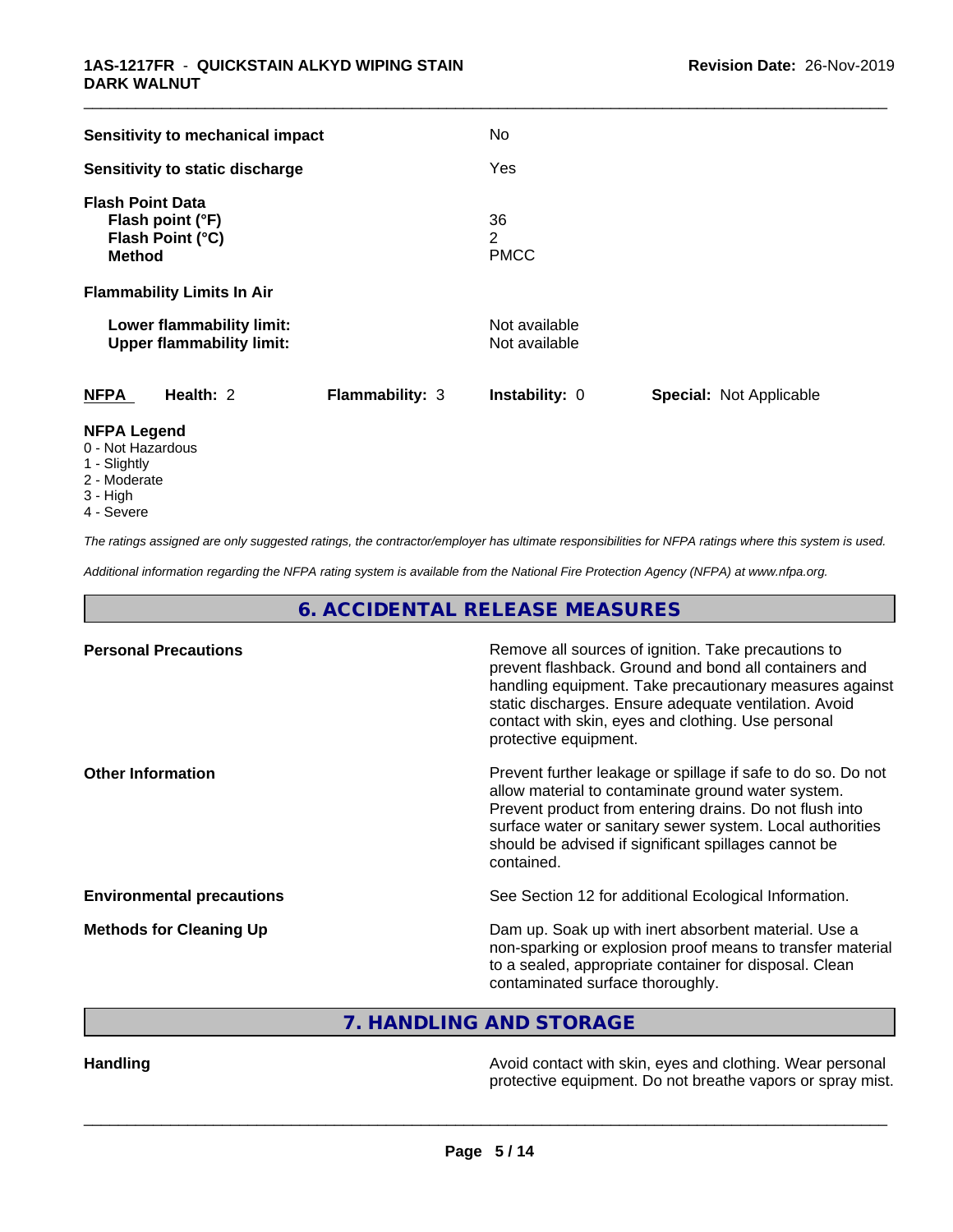Use only in ventilated areas. Prevent vapor build-up by providing adequate ventilation during and after use.

\_\_\_\_\_\_\_\_\_\_\_\_\_\_\_\_\_\_\_\_\_\_\_\_\_\_\_\_\_\_\_\_\_\_\_\_\_\_\_\_\_\_\_\_\_\_\_\_\_\_\_\_\_\_\_\_\_\_\_\_\_\_\_\_\_\_\_\_\_\_\_\_\_\_\_\_\_\_\_\_\_\_\_\_\_\_\_\_\_\_\_\_\_

Take precautionary measures against static discharges. To avoid ignition of vapors by static electricity discharge, all metal parts of the equipment must be grounded. Keep away from heat, sparks and flame. Do not smoke. Extinguish all flames and pilot lights, and turn off stoves, heaters, electric motors and other sources of ignition during use and until all vapors are gone. Ignition and/or flash back may occur.

**Storage Keep containers tightly closed in a dry, cool and get a dry and storage Keep containers tightly closed in a dry, cool and** well-ventilated place. Keep away from heat. Keep away from open flames, hot surfaces and sources of ignition. Keep in properly labeled containers. Keep out of the reach of children.

> **DANGER** - Rags, steel wool or waste soaked with this product may spontaneously catch fire if improperly discarded. Immediately after use, place rags, steel wool or waste in a sealed water-filled metal container.

**Incompatible Materials Incompatible with strong acids and bases and strong** oxidizing agents.

# **8. EXPOSURE CONTROLS/PERSONAL PROTECTION**

## **Exposure Limits**

| <b>Chemical name</b>                          | <b>ACGIH TLV</b>                | <b>Alberta</b>                                                                        | <b>British Columbia</b>                                                    | Ontario                                       | Quebec                                                                                             |
|-----------------------------------------------|---------------------------------|---------------------------------------------------------------------------------------|----------------------------------------------------------------------------|-----------------------------------------------|----------------------------------------------------------------------------------------------------|
| Distillates, petroleum,<br>hydrotreated light | N/E                             | N/E                                                                                   | $200 \text{ mg/m}^3$ - TWA<br>Skin absorption can<br>contribute to overall | N/E                                           | N/E                                                                                                |
|                                               |                                 |                                                                                       | exposure.                                                                  |                                               |                                                                                                    |
| Acetone                                       | 250 ppm - TWA<br>500 ppm - STEL | 500 ppm - TWA<br>1200 mg/m $3$ - TWA<br>750 ppm - STEL                                | 250 ppm - TWA<br>500 ppm - STEL                                            | 500 ppm - TWA<br>750 ppm - STEL               | 500 ppm - TWAEV<br>1190 mg/m <sup>3</sup> - TWAEV<br>1000 ppm - STEV                               |
|                                               |                                 | 1800 mg/m <sup>3</sup> - STEL                                                         |                                                                            |                                               | 2380 mg/m <sup>3</sup> - STEV                                                                      |
| n-Butyl acetate                               | 150 ppm - TWA<br>200 ppm - STEL | 150 ppm - TWA<br>$713$ mg/m <sup>3</sup> - TWA                                        | 20 ppm - TWA                                                               | 150 ppm - TWA<br>200 ppm - STEL               | 150 ppm - TWAEV<br>713 mg/m <sup>3</sup> - TWAEV                                                   |
|                                               |                                 | 200 ppm - STEL<br>950 mg/m <sup>3</sup> - STEL                                        |                                                                            |                                               | 200 ppm - STEV<br>950 mg/m <sup>3</sup> - STEV                                                     |
| 2-Butoxyethanol                               | 20 ppm - TWA                    | 20 ppm - TWA<br>97 mg/m $3$ - TWA                                                     | 20 ppm - TWA                                                               | 20 ppm - TWA                                  | 20 ppm - TWAEV<br>97 mg/m <sup>3</sup> - TWAEV                                                     |
| Stoddard solvent                              | 100 ppm - TWA                   | 100 ppm - TWA<br>$572$ mg/m <sup>3</sup> - TWA                                        | 290 mg/m <sup>3</sup> - TWA<br>580 mg/m <sup>3</sup> - STEL                | $525$ mg/m <sup>3</sup> - TWA                 | 100 ppm - TWAEV<br>525 mg/m <sup>3</sup> - TWAEV                                                   |
| Propylene glycol monomethyl<br>ether acetate  | N/E                             | N/E                                                                                   | 50 ppm - TWA<br>75 ppm - STEL                                              | 50 ppm - TWA<br>$270$ mg/m <sup>3</sup> - TWA | N/E                                                                                                |
| Xylene                                        | 100 ppm - TWA<br>150 ppm - STEL | 100 ppm - TWA<br>434 mg/m <sup>3</sup> - TWA<br>150 ppm - STEL<br>651 mg/m $3 -$ STEL | 100 ppm - TWA<br>150 ppm - STEL                                            | 100 ppm - TWA<br>150 ppm - STEL               | 100 ppm - TWAEV<br>434 mg/m <sup>3</sup> - TWAEV<br>150 ppm - STEV<br>651 mg/m <sup>3</sup> - STEV |
| Naphthalene                                   | 10 ppm - TWA<br><b>Skin</b>     | 10 ppm - TWA<br>52 mg/m $3$ - TWA                                                     | 10 ppm - TWA<br>15 ppm - STEL                                              | 10 ppm - TWA<br>15 ppm - STEL                 | 10 ppm - TWAEV<br>52 mg/m <sup>3</sup> - TWAEV                                                     |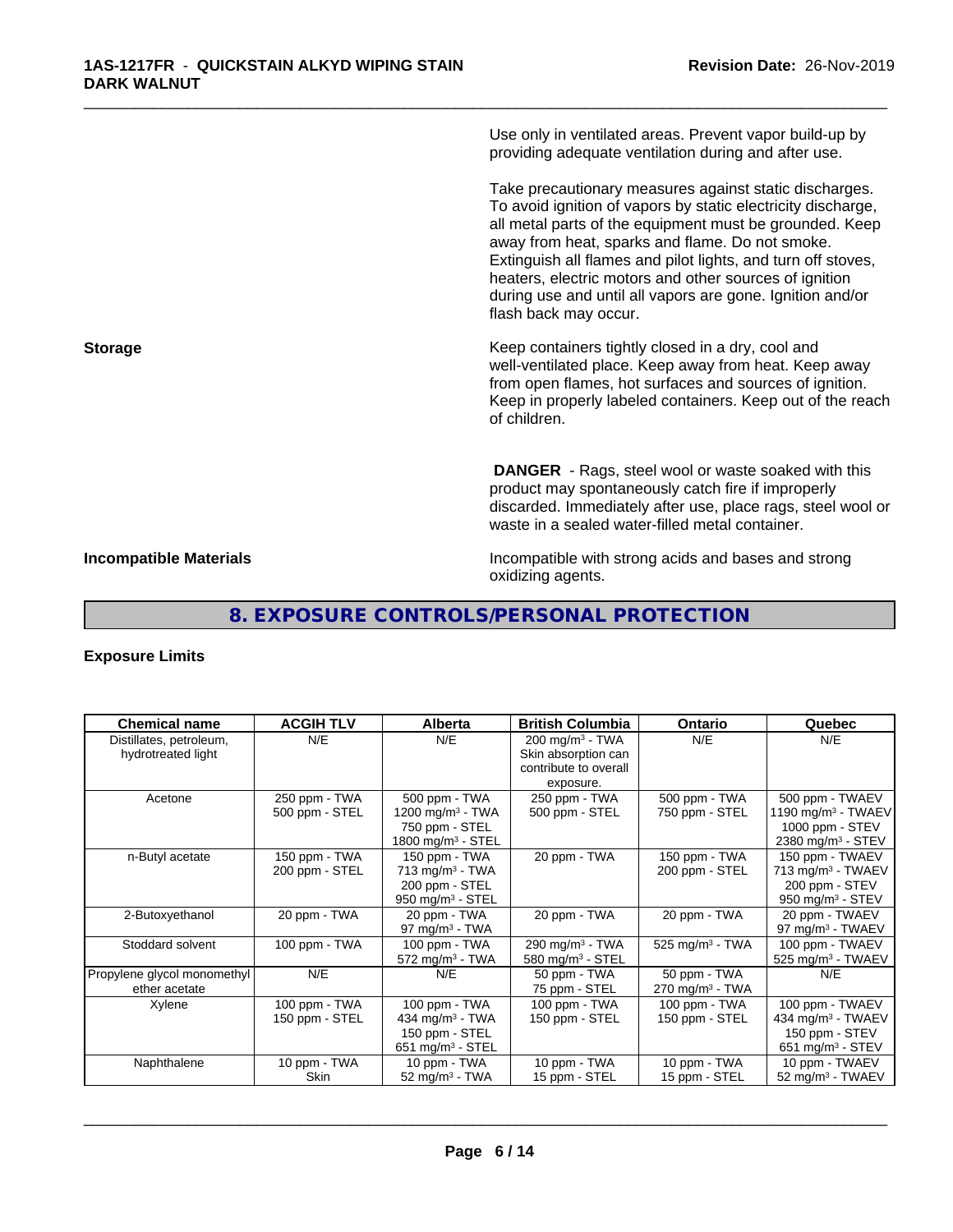|               |                                 | 15 ppm - STEL<br>$79 \text{ mg/m}^3$ - STEL                                                        | Skin absorption can<br>contribute to overall | Danger of cutaneous<br>absorption | 15 ppm - STEV<br>79 mg/m <sup>3</sup> - STEV                                                         |
|---------------|---------------------------------|----------------------------------------------------------------------------------------------------|----------------------------------------------|-----------------------------------|------------------------------------------------------------------------------------------------------|
|               |                                 | Substance may be<br>readily absorbed                                                               | exposure.                                    |                                   |                                                                                                      |
|               |                                 | through intact skin                                                                                |                                              |                                   |                                                                                                      |
| Ethanol       | STEL: 1000 ppm                  | 1000 ppm - TWA<br>1880 mg/m <sup>3</sup> - TWA                                                     | 1000 ppm - STEL                              | 1000 ppm - STEL                   | 1000 ppm - TWAEV<br>1880 mg/m <sup>3</sup> - TWAEV                                                   |
| Carbon black  | $3$ mg/m $3$ - TWA              | $3.5$ mg/m <sup>3</sup> - TWA                                                                      | $3$ mg/m $3$ - TWA                           | $3$ mg/m $3$ - TWA                | 3.5 mg/m <sup>3</sup> - TWAEV                                                                        |
| Ethyl benzene | 20 ppm - TWA                    | 100 ppm - TWA<br>434 mg/m $3 - TWA$<br>125 ppm - STEL<br>543 mg/m <sup>3</sup> - STEL              | 20 ppm - TWA                                 | 20 ppm - TWA                      | 100 ppm - TWAEV<br>434 mg/m <sup>3</sup> - TWAEV<br>125 ppm - STEV<br>543 mg/m $3 -$ STEV            |
| Octane        | 300 ppm - TWA                   | 300 ppm - TWA<br>1400 mg/m $3$ - TWA                                                               | 300 ppm - TWA                                | 300 ppm - TWA                     | 300 ppm - TWAEV<br>1400 mg/m <sup>3</sup> - TWAEV<br>375 ppm - STEV<br>1750 mg/m <sup>3</sup> - STEV |
| Heptane       | 400 ppm - TWA<br>500 ppm - STEL | 400 ppm - TWA<br>1640 mg/m <sup>3</sup> - TWA<br>500 ppm - STEL<br>$2050$ mg/m <sup>3</sup> - STEL | 400 ppm - TWA<br>500 ppm - STEL              | 400 ppm - TWA<br>500 ppm - STEL   | 400 ppm - TWAEV<br>1640 mg/m <sup>3</sup> - TWAEV<br>500 ppm - STEV<br>2050 mg/m <sup>3</sup> - STEV |
| Cumene        | 50 ppm - TWA                    | 50 ppm - TWA<br>$246$ mg/m <sup>3</sup> - TWA                                                      | 25 ppm - TWA<br>75 ppm - STEL                | 50 ppm - TWA                      | 50 ppm - TWAEV<br>246 mg/m <sup>3</sup> - TWAEV                                                      |

#### **Legend**

ACGIH - American Conference of Governmental Industrial Hygienists

Alberta - Alberta Occupational Exposure Limits

British Columbia - British Columbia Occupational Exposure Limits

Ontario - Ontario Occupational Exposure Limits

Quebec - Quebec Occupational Exposure Limits

N/E - Not established

#### **Personal Protective Equipment**

**Engineering Measures Ensure** Ensure adequate ventilation, especially in confined areas.

**Eye/Face Protection** Safety glasses with side-shields. If splashes are likely to occur, wear: Tightly fitting safety goggles **Skin Protection Protection Protective gloves and impervious clothing. Respiratory Protection Number 1** (Use only with adequate ventilation. In operations where exposure limits are exceeded, use a NIOSH approved respirator that has been selected by a technically qualified person for the specific work conditions. When spraying the product or applying in confined areas, wear a NIOSH approved respirator specified for paint spray or organic vapors.

**Hygiene Measures Avoid contact with skin, eyes and clothing. Remove and Hygiene Measures Avoid contact with skin, eyes and clothing. Remove and** wash contaminated clothing before re-use. Wash thoroughly after handling.

## **9. PHYSICAL AND CHEMICAL PROPERTIES**

**Appearance** liquid **Density (lbs/gal) Specific Gravity** 0.88 - 0.90

**Odor** solvent **Odor Threshold**<br> **Density (Ibs/gal)**<br> **Density (Ibs/gal)**<br> **No information available**<br>  $7.4 - 7.5$ **pH** No information available **Viscosity (cps)** No information available **Solubility(ies)** No information available **Water solubility** No information available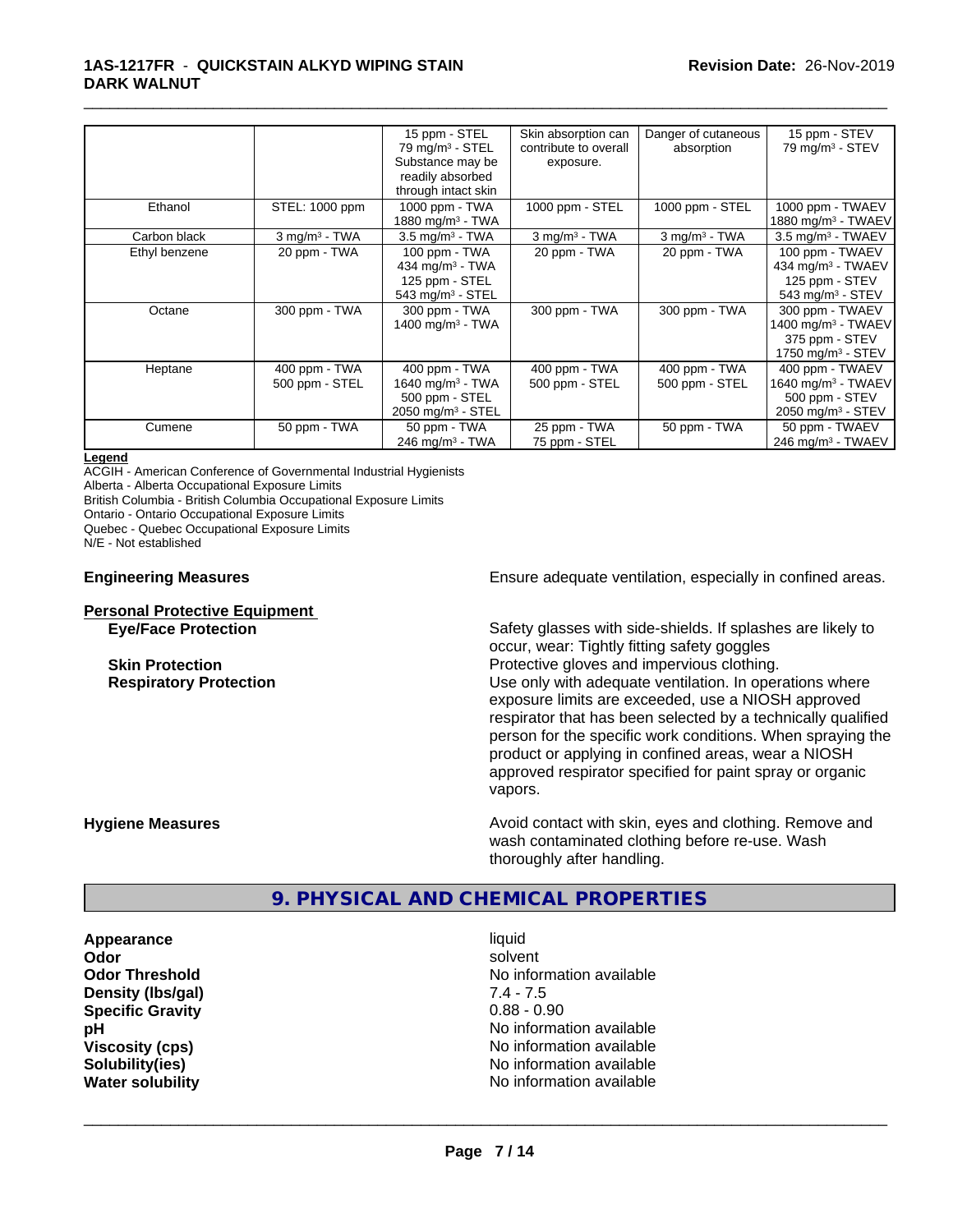**Evaporation Rate No information available**<br> **Vapor pressure No information available**<br>
No information available **Vapor pressure**<br> **Vapor density**<br> **Vapor density**<br> **Vapor density**<br> **Vapor density Wt. % Solids** 35 - 45 **Vol. % Solids** 30 - 40<br> **Wt. % Volatiles** 35 - 65 **Wt. % Volatiles Vol. % Volatiles** 60 - 70 **VOC Regulatory Limit (g/L)** < 550 **Boiling Point (°F)** 136 **Boiling Point (°C)** 58 **Freezing point (°F)**<br> **Freezing Point (°C)**<br> **Freezing Point (°C)**<br> **No** information available **Flash point (°F)** 36 **Flash Point (°C)** 2<br> **Method** PMCC **Method** PMCC **Flammability (solid, gas)** Not applicable<br>
Upper flammability limit:<br>
Not applicable **Upper flammability limit: Lower flammability limit:** Not applicable **Autoignition Temperature (°F)**<br> **Autoignition Temperature (°C)** No information available **Autoignition Temperature (°C) Decomposition Temperature (°F)** No information available **Decomposition Temperature (°C)**<br> **Partition coefficient**<br> **Partition coefficient**<br> **No** information available

**No information available**<br>35 - 45 **Freezing Point (°C)** No information available **No information available** 

\_\_\_\_\_\_\_\_\_\_\_\_\_\_\_\_\_\_\_\_\_\_\_\_\_\_\_\_\_\_\_\_\_\_\_\_\_\_\_\_\_\_\_\_\_\_\_\_\_\_\_\_\_\_\_\_\_\_\_\_\_\_\_\_\_\_\_\_\_\_\_\_\_\_\_\_\_\_\_\_\_\_\_\_\_\_\_\_\_\_\_\_\_

# **10. STABILITY AND REACTIVITY**

| <b>Reactivity</b>                         | Not Applicable                                                                                                            |
|-------------------------------------------|---------------------------------------------------------------------------------------------------------------------------|
| <b>Chemical Stability</b>                 | Stable under normal conditions. Hazardous polymerisation<br>does not occur.                                               |
| <b>Conditions to avoid</b>                | Keep away from open flames, hot surfaces, static<br>electricity and sources of ignition. Sparks. Elevated<br>temperature. |
| <b>Incompatible Materials</b>             | Incompatible with strong acids and bases and strong<br>oxidizing agents.                                                  |
| <b>Hazardous Decomposition Products</b>   | Thermal decomposition can lead to release of irritating<br>gases and vapors.                                              |
| <b>Possibility of hazardous reactions</b> | None under normal conditions of use.                                                                                      |

**11. TOXICOLOGICAL INFORMATION**

#### **Product Information Information on likely routes of exposure**

**Acute Toxicity<br>Product Information** 

**Principal Routes of Exposure Exposure** Eye contact, skin contact and inhalation.

 $\overline{\phantom{a}}$  ,  $\overline{\phantom{a}}$  ,  $\overline{\phantom{a}}$  ,  $\overline{\phantom{a}}$  ,  $\overline{\phantom{a}}$  ,  $\overline{\phantom{a}}$  ,  $\overline{\phantom{a}}$  ,  $\overline{\phantom{a}}$  ,  $\overline{\phantom{a}}$  ,  $\overline{\phantom{a}}$  ,  $\overline{\phantom{a}}$  ,  $\overline{\phantom{a}}$  ,  $\overline{\phantom{a}}$  ,  $\overline{\phantom{a}}$  ,  $\overline{\phantom{a}}$  ,  $\overline{\phantom{a}}$ 

Repeated or prolonged exposure to organic solvents may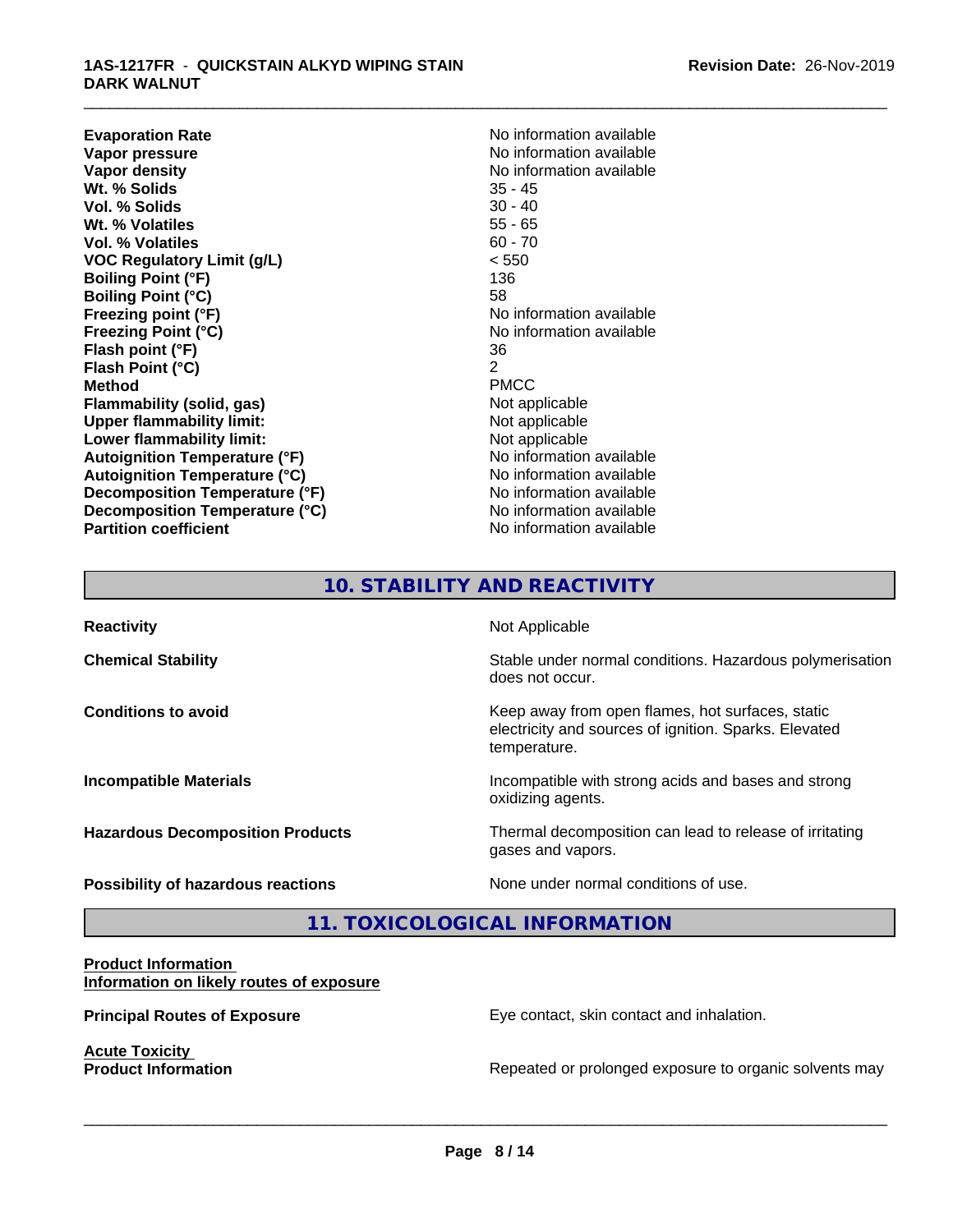|                                                                              | lead to permanent brain and nervous system damage.<br>Intentional misuse by deliberately concentrating and<br>inhaling vapors may be harmful or fatal.                                                                                                                               |
|------------------------------------------------------------------------------|--------------------------------------------------------------------------------------------------------------------------------------------------------------------------------------------------------------------------------------------------------------------------------------|
| Symptoms related to the physical, chemical and toxicological characteristics |                                                                                                                                                                                                                                                                                      |
| <b>Symptoms</b>                                                              | No information available                                                                                                                                                                                                                                                             |
|                                                                              | Delayed and immediate effects as well as chronic effects from short and long-term exposure                                                                                                                                                                                           |
| Eye contact                                                                  | Contact with eyes may cause irritation.                                                                                                                                                                                                                                              |
| <b>Skin contact</b>                                                          | May cause skin irritation and/or dermatitis. Prolonged skin<br>contact may defat the skin and produce dermatitis.                                                                                                                                                                    |
| <b>Inhalation</b>                                                            | Harmful by inhalation. High vapor / aerosol concentrations                                                                                                                                                                                                                           |
| Ingestion                                                                    | are irritating to the eyes, nose, throat and lungs and may<br>cause headaches, dizziness, drowsiness,<br>unconsciousness, and other central nervous system<br>effects.<br>Harmful if swallowed. Ingestion may cause irritation to<br>mucous membranes. Small amounts of this product |
|                                                                              | aspirated into the respiratory system during ingestion or<br>vomiting may cause mild to severe pulmonary injury,<br>possibly progressing to death.                                                                                                                                   |
| <b>Sensitization</b>                                                         | No information available.                                                                                                                                                                                                                                                            |
| <b>Neurological Effects</b>                                                  | No information available.                                                                                                                                                                                                                                                            |
| <b>Mutagenic Effects</b>                                                     | No information available.                                                                                                                                                                                                                                                            |
| <b>Reproductive Effects</b>                                                  | Possible risk of impaired fertility. Possible risk of harm to<br>the unborn child.                                                                                                                                                                                                   |
| <b>Developmental Effects</b>                                                 | No information available.                                                                                                                                                                                                                                                            |
| <b>Target organ effects</b>                                                  | No information available.                                                                                                                                                                                                                                                            |
| <b>STOT - single exposure</b>                                                | May cause disorder and damage to the. Respiratory<br>system. Central nervous system.                                                                                                                                                                                                 |
| <b>STOT - repeated exposure</b>                                              | Causes damage to organs through prolonged or repeated<br>exposure if inhaled. May cause disorder and damage to<br>the. liver. kidney. spleen. blood. Central nervous system.<br>Causes damage to organs through prolonged or repeated<br>exposure.                                   |
| Other adverse effects<br><b>Aspiration Hazard</b>                            | No information available.<br>May be harmful if swallowed and enters airways. Small<br>amounts of this product aspirated into the respiratory<br>system during ingestion or vomiting may cause mild to<br>severe pulmonary injury, possibly progressing to death.                     |
|                                                                              |                                                                                                                                                                                                                                                                                      |

## **Numerical measures of toxicity**

**The following values are calculated based on chapter 3.1 of the GHS document**

| ATEmix (oral)                        | 6112 mg/kg |
|--------------------------------------|------------|
| <b>ATEmix (dermal)</b>               | 4327 ma/ka |
| <b>ATEmix (inhalation-dust/mist)</b> | 32.9 mg/L  |
| <b>ATEmix (inhalation-vapor)</b>     | 69.1 mg/L  |

## **Component Information**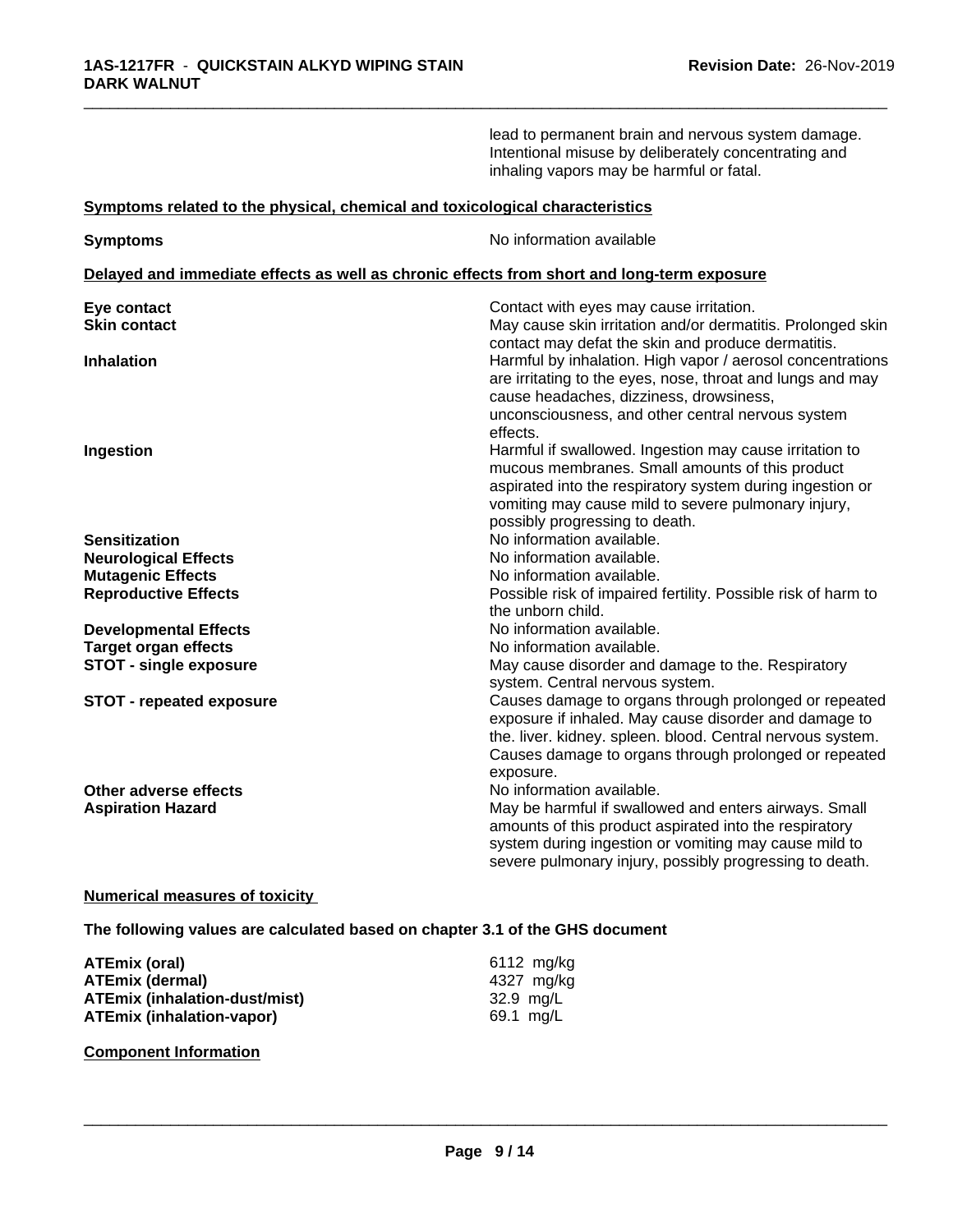| Chemical name                                                | Oral LD50                     | Dermal LD50                                                                 | Inhalation LC50                                               |
|--------------------------------------------------------------|-------------------------------|-----------------------------------------------------------------------------|---------------------------------------------------------------|
| Hydrotreated light naphtha<br>64742-49-0                     | $> 5000$ mg/kg (Rat)          | $>$ 3160 mg/kg (Rabbit)                                                     | $= 73680$ ppm (Rat) 4 h                                       |
| Solvent naphtha (petroleum), heavy<br>aromatic<br>64742-94-5 | $>$ 5000 mg/kg (Rat)          | > 2 mL/kg (Rabbit)                                                          | $> 590$ mg/m <sup>3</sup> (Rat) 4 h                           |
| Distillates, petroleum, hydrotreated<br>light<br>64742-47-8  | > 5000 mg/kg (Rat)            | $>$ 2000 mg/kg (Rabbit)                                                     | $> 5.2$ mg/L (Rat) 4 h                                        |
| Acetone<br>67-64-1                                           | $= 5800$ mg/kg (Rat)          |                                                                             | $= 50100$ mg/m <sup>3</sup> (Rat) 8 h                         |
| Solvent naphtha, petroleum, light<br>aromatic<br>64742-95-6  | $= 8400$ mg/kg (Rat)          | $>$ 2000 mg/kg (Rabbit)                                                     | $= 3400$ ppm (Rat) 4 h                                        |
| n-Butyl acetate<br>123-86-4                                  | $= 10768$ mg/kg (Rat)         | $> 17600$ mg/kg (Rabbit)                                                    | $\sim$                                                        |
| 2-Butoxyethanol<br>111-76-2                                  | $= 1300$ mg/kg (Rat)          | $>$ 2000 mg/kg (Rabbit)                                                     | > 4.9 mg/L (Rat) 3H                                           |
| VM&P naphtha<br>64742-89-8                                   |                               | $=$ 3000 mg/kg (Rabbit)                                                     |                                                               |
| 1,2,4-Trimethylbenzene<br>$95 - 63 - 6$                      | $=$ 3280 mg/kg (Rat)          | $>$ 3160 mg/kg (Rabbit)                                                     | $= 18$ g/m <sup>3</sup> (Rat) 4 h                             |
| Propylene glycol monomethyl ether<br>acetate<br>108-65-6     | $= 8532$ mg/kg (Rat)          | $> 5$ g/kg (Rabbit)                                                         |                                                               |
| Xylene<br>1330-20-7                                          | $\sqrt{2} = 3500$ mg/kg (Rat) | > 4350 mg/kg (Rabbit)                                                       | $= 29.08$ mg/L (Rat) 4 h                                      |
| Naphthalene<br>$91 - 20 - 3$                                 | Rat)                          | = 1110 mg/kg (Rat) = 490 mg/kg ( = 1120 mg/kg (Rabbit) > 20 g/kg<br>Rabbit) | $> 340$ mg/m <sup>3</sup> (Rat) 1 h                           |
| Ethanol<br>64-17-5                                           | $= 7060$ mg/kg (Rat)          |                                                                             | $= 124.7$ mg/L (Rat) 4 h                                      |
| Carbon black<br>1333-86-4                                    | > 15400 mg/kg (Rat)           | $>$ 3 g/kg (Rabbit)                                                         |                                                               |
| Ethyl benzene<br>100-41-4                                    | $=$ 3500 mg/kg (Rat)          | $= 15400$ mg/kg (Rabbit)                                                    | $= 17.2$ mg/L (Rat) 4 h                                       |
| Octane<br>111-65-9                                           |                               |                                                                             | $= 118$ g/m <sup>3</sup> (Rat) 4 h = 25260 ppm<br>(Rat) 4 h   |
| Heptane<br>142-82-5                                          | $\sim$                        | $=$ 3000 mg/kg (Rabbit)                                                     | $= 103$ g/m <sup>3</sup> (Rat) 4 h                            |
| Cumene<br>98-82-8                                            | $= 1400$ mg/kg (Rat)          | $= 12300 \mu L/kg$ (Rabbit)                                                 | $> 3577$ ppm (Rat) 6 h = 39000<br>mg/m <sup>3</sup> (Rat) 4 h |

#### **Carcinogenicity**

*The information below indicateswhether each agency has listed any ingredient as a carcinogen:.*

| <b>Chemical name</b> | <b>IARC</b>                    | <b>NTP</b>                   |  |
|----------------------|--------------------------------|------------------------------|--|
|                      | 2B - Possible Human Carcinogen | Reasonably Anticipated Human |  |
| Naphthalene          |                                | Carcinogen                   |  |
|                      | 2B - Possible Human Carcinogen |                              |  |
| Carbon black         |                                |                              |  |
|                      | 2B - Possible Human Carcinogen |                              |  |
| Ethyl benzene        |                                |                              |  |
|                      | 2B - Possible Human Carcinogen | Reasonably Anticipated Human |  |
| Cumene               |                                | Carcinogen                   |  |

#### **Legend**

IARC - International Agency for Research on Cancer

NTP - National Toxicity Program

OSHA - Occupational Safety & Health Administration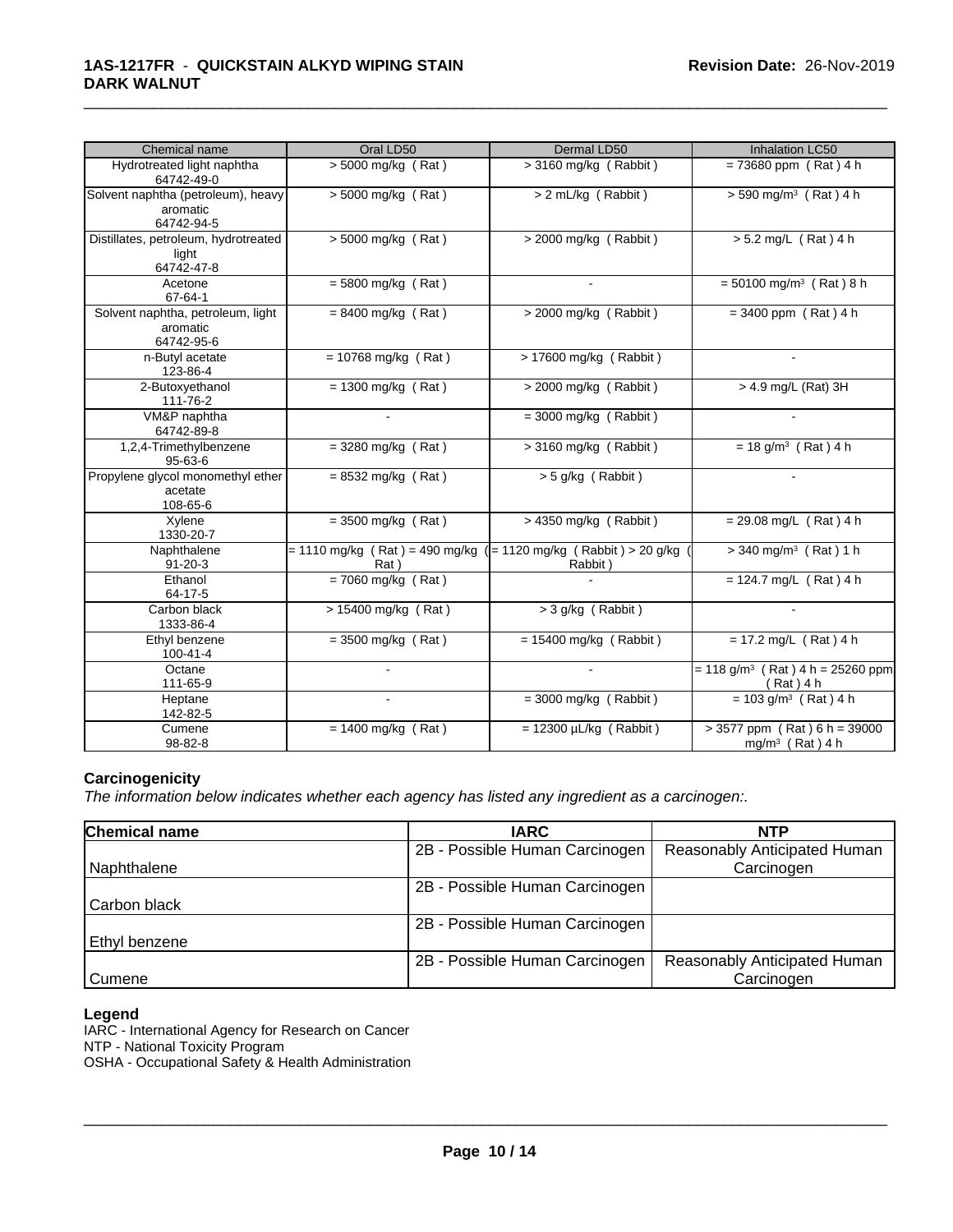# **12. ECOLOGICAL INFORMATION**

\_\_\_\_\_\_\_\_\_\_\_\_\_\_\_\_\_\_\_\_\_\_\_\_\_\_\_\_\_\_\_\_\_\_\_\_\_\_\_\_\_\_\_\_\_\_\_\_\_\_\_\_\_\_\_\_\_\_\_\_\_\_\_\_\_\_\_\_\_\_\_\_\_\_\_\_\_\_\_\_\_\_\_\_\_\_\_\_\_\_\_\_\_

## **Ecotoxicity Effects**

The environmental impact of this product has not been fully investigated.

## **Product Information**

## **Acute Toxicity to Fish**

No information available

## **Acute Toxicity to Aquatic Invertebrates**

No information available

## **Acute Toxicity to Aquatic Plants**

No information available

## **Persistence / Degradability**

No information available.

## **Bioaccumulation**

There is no data for this product.

## **Mobility in Environmental Media**

No information available.

#### **Ozone**

No information available

## **Component Information**

## **Acute Toxicity to Fish**

Acetone LC50: 8300 (Bluegill - 96 hr.) mg/L n-Butyl acetate LC50: 18 mg/L (Fathead Minnow - 96 hr.) 2-Butoxyethanol LC50: 1490 mg/L (Bluegill sunfish - 96 hr.) Xylene LC50: 13.5 mg/L (Rainbow Trout - 96 hr.) Ethyl benzene LC50: 12.1 mg/L (Fathead Minnow - 96 hr.)

## **Acute Toxicity to Aquatic Invertebrates**

Acetone EC50: 12600 mg/L (Daphnia magna - 48 hr.) n-Butyl acetate EC50: 72.8 mg/L (Daphnia magna - 48 hr.) Ethyl benzene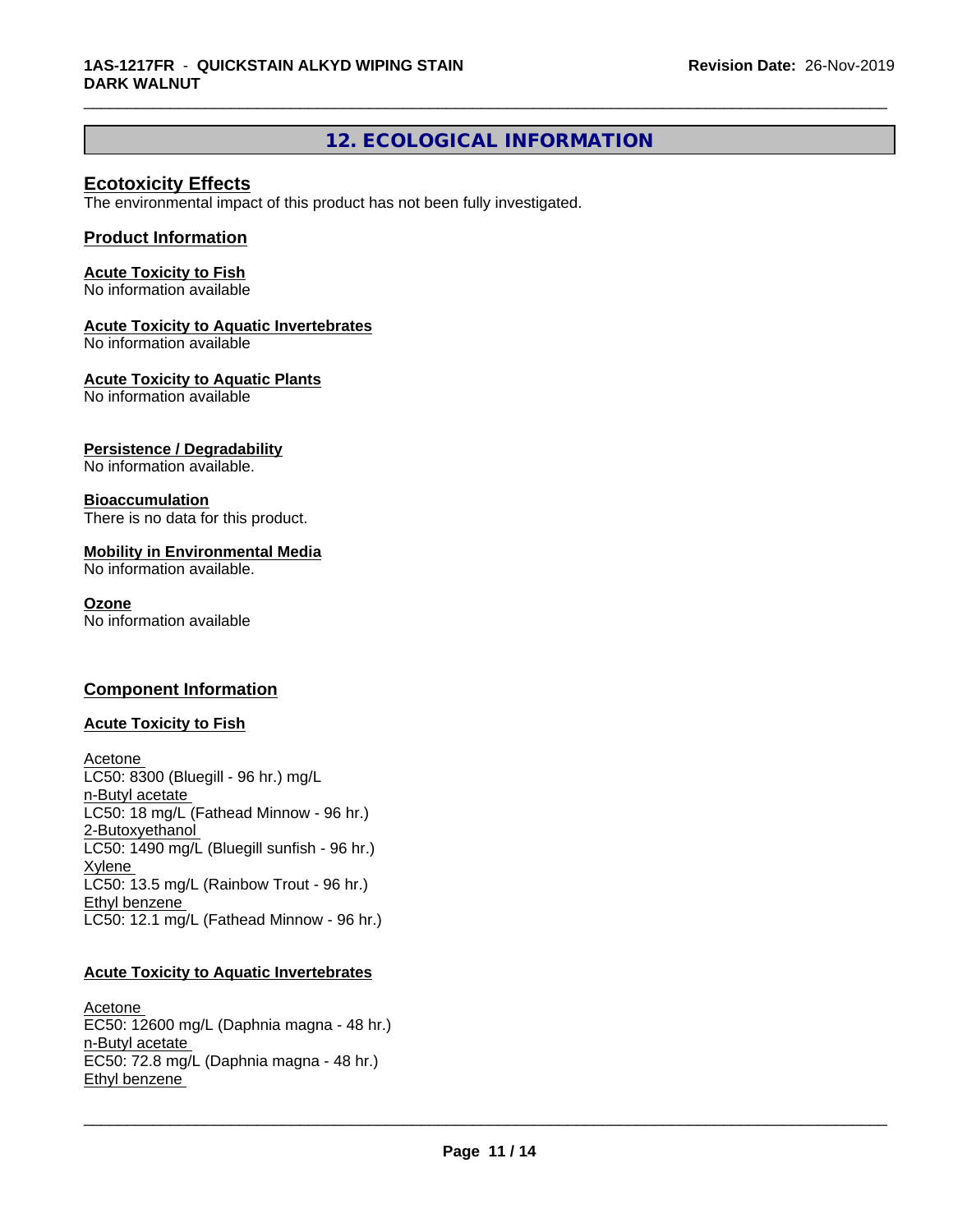EC50: 1.8 mg/L (Daphnia magna - 48 hr.)

#### **Acute Toxicity to Aquatic Plants**

n-Butyl acetate EC50: 674.7 mg/L (Green algae (Scenedesmus subspicatus), 72 hrs.) Ethyl benzene EC50: 4.6 mg/L (Green algae (Scenedesmus subspicatus), 72 hrs.)

**13. DISPOSAL CONSIDERATIONS**

**Waste Disposal Method Dispose of in accordance with federal, state, provincial,** and local regulations. Local requirements may vary, consult your sanitation department or state-designated environmental protection agency for more disposal options.

**Empty Container Warning <b>Emptied** Containers may retain product residue. Follow label warnings even after container is emptied. Residual vapors may explode on ignition.

## **14. TRANSPORT INFORMATION**

**TDG**

**Proper Shipping Name** PAINT **Hazard class** 3 **UN-No.** UN1263 **Packing Group III Description** UN1263, PAINT, 3, II

\_\_\_\_\_\_\_\_\_\_\_\_\_\_\_\_\_\_\_\_\_\_\_\_\_\_\_\_\_\_\_\_\_\_\_\_\_\_\_\_\_\_\_\_\_\_\_\_\_\_\_\_\_\_\_\_\_\_\_\_\_\_\_\_\_\_\_\_\_\_\_\_\_\_\_\_\_\_\_\_\_\_\_\_\_\_\_\_\_\_\_\_\_

**ICAO / IATA ICAO / IATA Contact the preparer for further information.** 

**IMDG / IMO Contact the preparer for further information.** 

# **15. REGULATORY INFORMATION**

## **International Inventories**

**TSCA: United States** Yes - All components are listed or exempt. **DSL: Canada** No - Not all of the components are listed. One or more component is listed on NDSL.

## **National Pollutant Release Inventory (NPRI)**

#### **NPRI Parts 1- 4**

This product contains the following Parts 1-4 NPRI chemicals: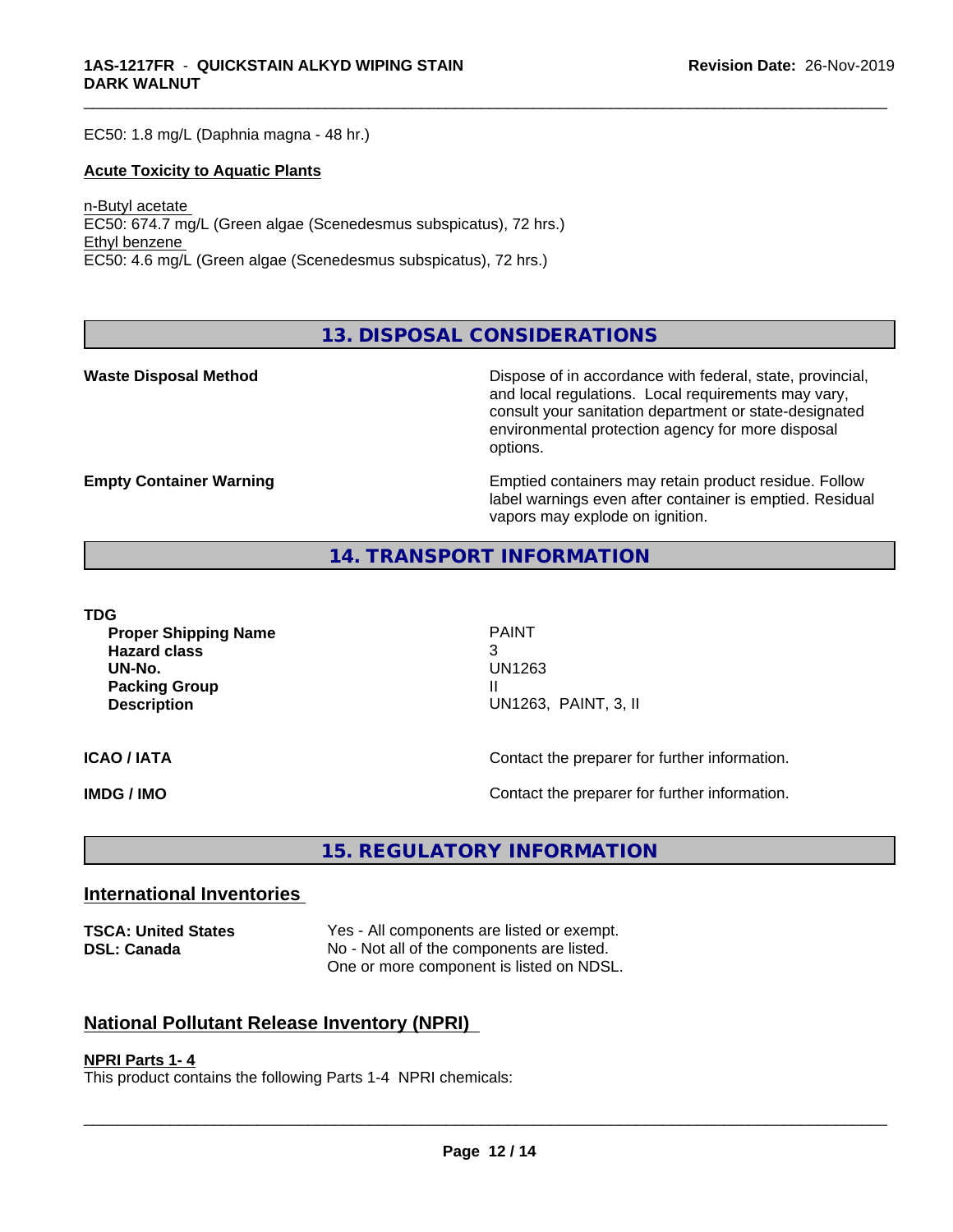| <b>Chemical name</b>   | CAS No.       | Weight-%       | <b>NPRI Parts 1-4</b> |
|------------------------|---------------|----------------|-----------------------|
| 2-Butoxyethanol        | 111-76-2      | $1 - 5%$       | Listed                |
| 1,2,4-Trimethylbenzene | 95-63-6       | 1 - 5%         | Listed                |
| Xvlene                 | 1330-20-7     | $1 - 5%$       | Listed                |
| Naphthalene            | $91 - 20 - 3$ | $0.5 - 1\%$    | Listed                |
| Ethyl benzene          | 100-41-4      | $0.25 - 0.5\%$ | ∟isted                |
| Cumene                 | 98-82-8       | $0.1 - 0.25\%$ | ∟isted                |
|                        |               |                |                       |

#### **NPRI Part 5**

This product contains the following NPRI Part 5 Chemicals:

#### **WHMIS Regulatory Status**

This product has been classified in accordance with the hazard criteria of the Hazardous Products Regulations (HPR) and the SDS contains all the information required by the HPR.

## **16. OTHER INFORMATION**

**HMIS** - **Health:** 2\* **Flammability:** 3 **Reactivity:** 0 **PPE:** -

# **HMIS Legend**

- 0 Minimal Hazard
- 1 Slight Hazard
- 2 Moderate Hazard
- 3 Serious Hazard
- 4 Severe Hazard
- \* Chronic Hazard
- X Consult your supervisor or S.O.P. for "Special" handling instructions.

*Note: The PPE rating has intentionally been left blank. Choose appropriate PPE that will protect employees from the hazards the material will present under the actual normal conditions of use.*

*Caution: HMISÒ ratings are based on a 0-4 rating scale, with 0 representing minimal hazards or risks, and 4 representing significant hazards or risks. Although HMISÒ ratings are not required on MSDSs under 29 CFR 1910.1200, the preparer, has chosen to provide them. HMISÒ ratings are to be used only in conjunction with a fully implemented HMISÒ program by workers who have received appropriate HMISÒ training. HMISÒ is a registered trade and service mark of the NPCA. HMISÒ materials may be purchased exclusively from J. J. Keller (800) 327-6868.*